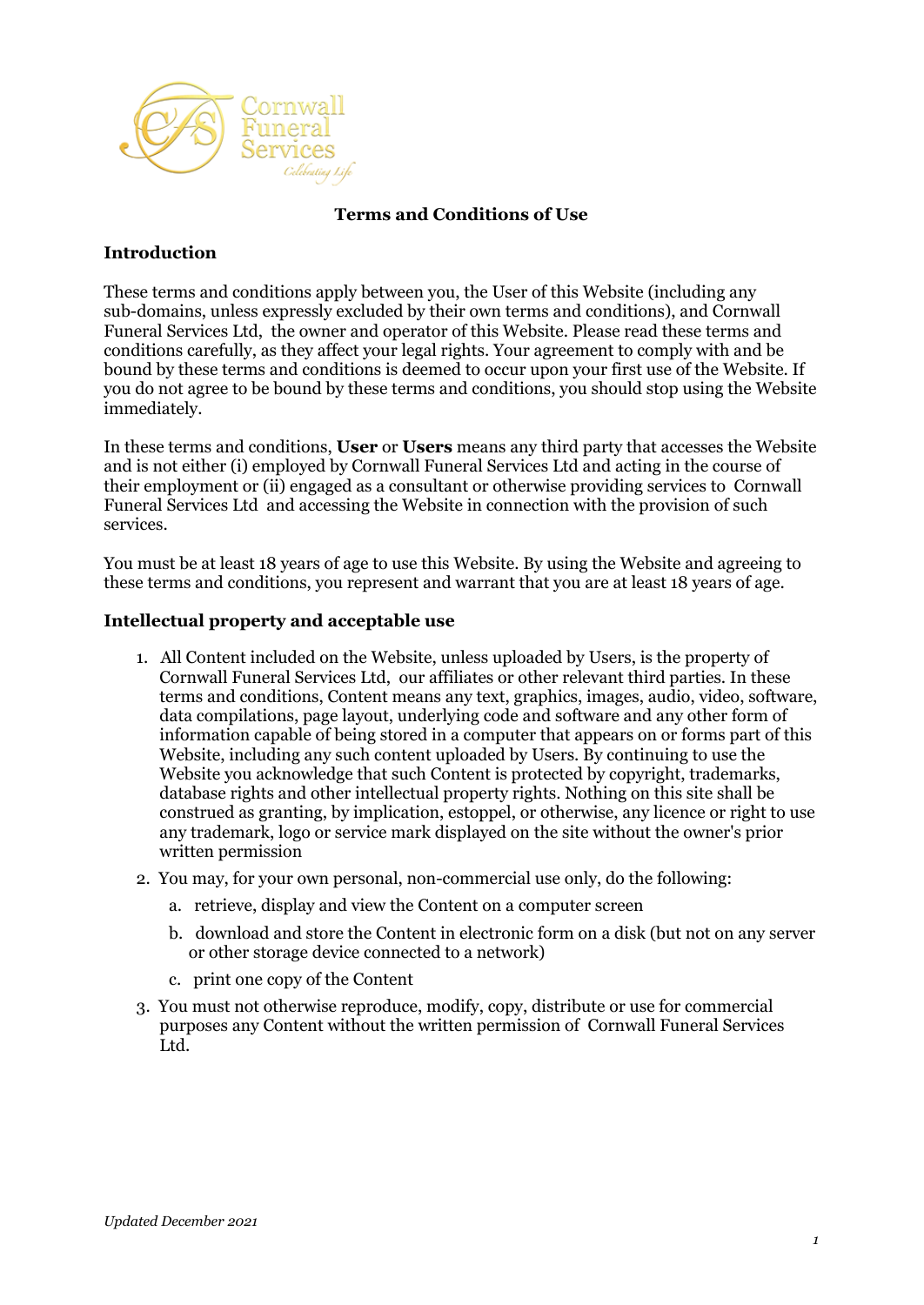

### **Prohibited use**

- 4. You may not use the Website for any of the following purposes:
	- a. in any way which causes, or may cause, damage to the Website or interferes with any other person's use or enjoyment of the Website;
	- b. in any way which is harmful, unlawful, illegal, abusive, harassing, threatening or otherwise objectionable or in breach of any applicable law, regulation, governmental order;
	- c. making, transmitting or storing electronic copies of Content protected by copyright without the permission of the owner.

#### **Links to other websites**

- 5. This Website may contain links to other sites. Unless expressly stated, these sites are not under the control of Cornwall Funeral Services Ltd or that of our affiliates.
- 6. We assume no responsibility for the content of such Websites and disclaim liability for any and all forms of loss or damage arising out of the use of them.
- 7. The inclusion of a link to another site on this Website does not imply any endorsement of the sites themselves or of those in control of them.

#### **Privacy Policy**

8. Use of the Website is also governed by our Privacy Policy, which is incorporated into these terms and conditions by this reference. To view the Privacy Policy, please click on the following: [http://cornwallfunerals.co.uk/CFS%20Privacy%20Policy%202021.pdf.](http://cornwallfunerals.co.uk/CFS%20Privacy%20Policy%202021.pdf)

#### **Availability of the Website and disclaimers**

- 9. Any online facilities, tools, services or information that Cornwall Funeral Services Ltd makes available through the Website (the Service) is provided "as is" and on an "as available" basis. We give no warranty that the Service will be free of defects and/or faults. To the maximum extent permitted by the law, we provide no warranties (express or implied) of fitness for a particular purpose, accuracy of information, compatibility and satisfactory quality. Cornwall Funeral Services Ltd is under no obligation to update information on the Website.
- 10. Whilst Cornwall Funeral Services Ltd uses reasonable endeavours to ensure that the Website is secure and free of errors, viruses and other malware, we give no warranty or guarantee in that regard and all Users take responsibility for their own security, that of their personal details and their computers.
- 11. Cornwall Funeral Services Ltd accepts no liability for any disruption or non-availability of the Website.
- 12. Cornwall Funeral Services Ltd reserves the right to alter, suspend or discontinue any part (or the whole of) the Website including, but not limited to, any products and/or services available. These terms and conditions shall continue to apply to any modified version of the Website unless it is expressly stated otherwise.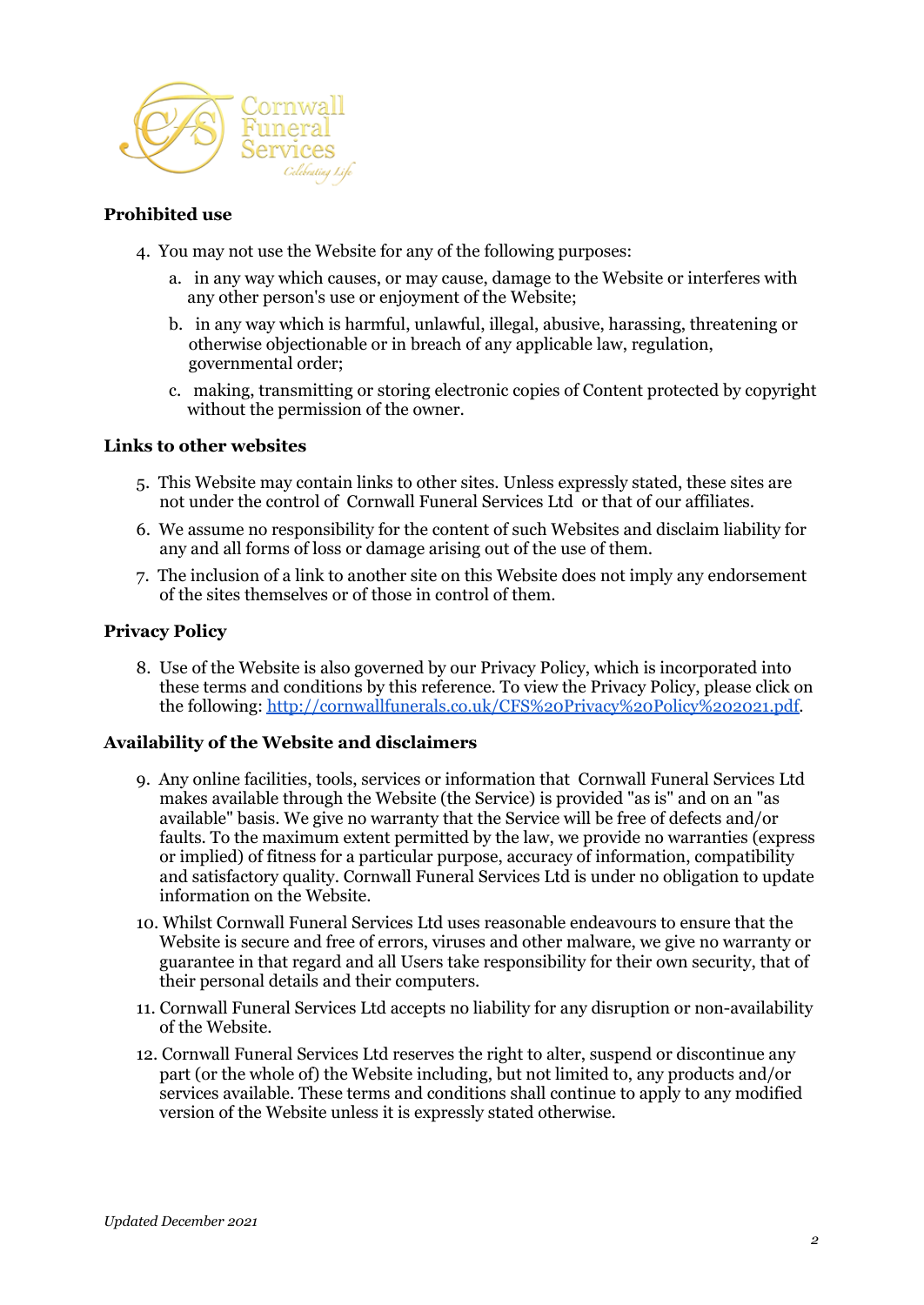

## **Limitation of liability**

- 13. Nothing in these terms and conditions will: (a) limit or exclude our or your liability for death or personal injury resulting from our or your negligence, as applicable; (b) limit or exclude our or your liability for fraud or fraudulent misrepresentation; or (c) limit or exclude any of our or your liabilities in any way that is not permitted under applicable law.
- 14. We will not be liable to you in respect of any losses arising out of events beyond our reasonable control.
- 15. To the maximum extent permitted by law, Cornwall Funeral Services Ltd accepts no liability for any of the following:
	- a. any business losses, such as loss of profits, income, revenue, anticipated savings, business, contracts, goodwill or commercial opportunities;
	- b. loss or corruption of any data, database or software;
	- c. any special, indirect or consequential loss or damage.

#### **General**

- 16. You may not transfer any of your rights under these terms and conditions to any other person. We may transfer our rights under these terms and conditions where we reasonably believe your rights will not be affected.
- 17. These terms and conditions may be varied by us from time to time. Such revised terms will apply to the Website from the date of publication. Users should check the terms and conditions regularly to ensure familiarity with the then current version.
- 18. These terms and conditions together with the Privacy Policy contain the whole agreement between the parties relating to its subject matter and supersede all prior discussions, arrangements or agreements that might have taken place in relation to the terms and conditions.
- 19. The Contracts (Rights of Third Parties) Act 1999 shall not apply to these terms and conditions and no third party will have any right to enforce or rely on any provision of these terms and conditions.
- 20. If any court or competent authority finds that any provision of these terms and conditions (or part of any provision) is invalid, illegal or unenforceable, that provision or part-provision will, to the extent required, be deemed to be deleted, and the validity and enforceability of the other provisions of these terms and conditions will not be affected.
- 21. Unless otherwise agreed, no delay, act or omission by a party in exercising any right or remedy will be deemed a waiver of that, or any other, right or remedy.
- 22. This Agreement shall be governed by and interpreted according to the law of England and Wales and all disputes arising under the Agreement (including non-contractual disputes or claims) shall be subject to the exclusive jurisdiction of the English and Welsh courts.